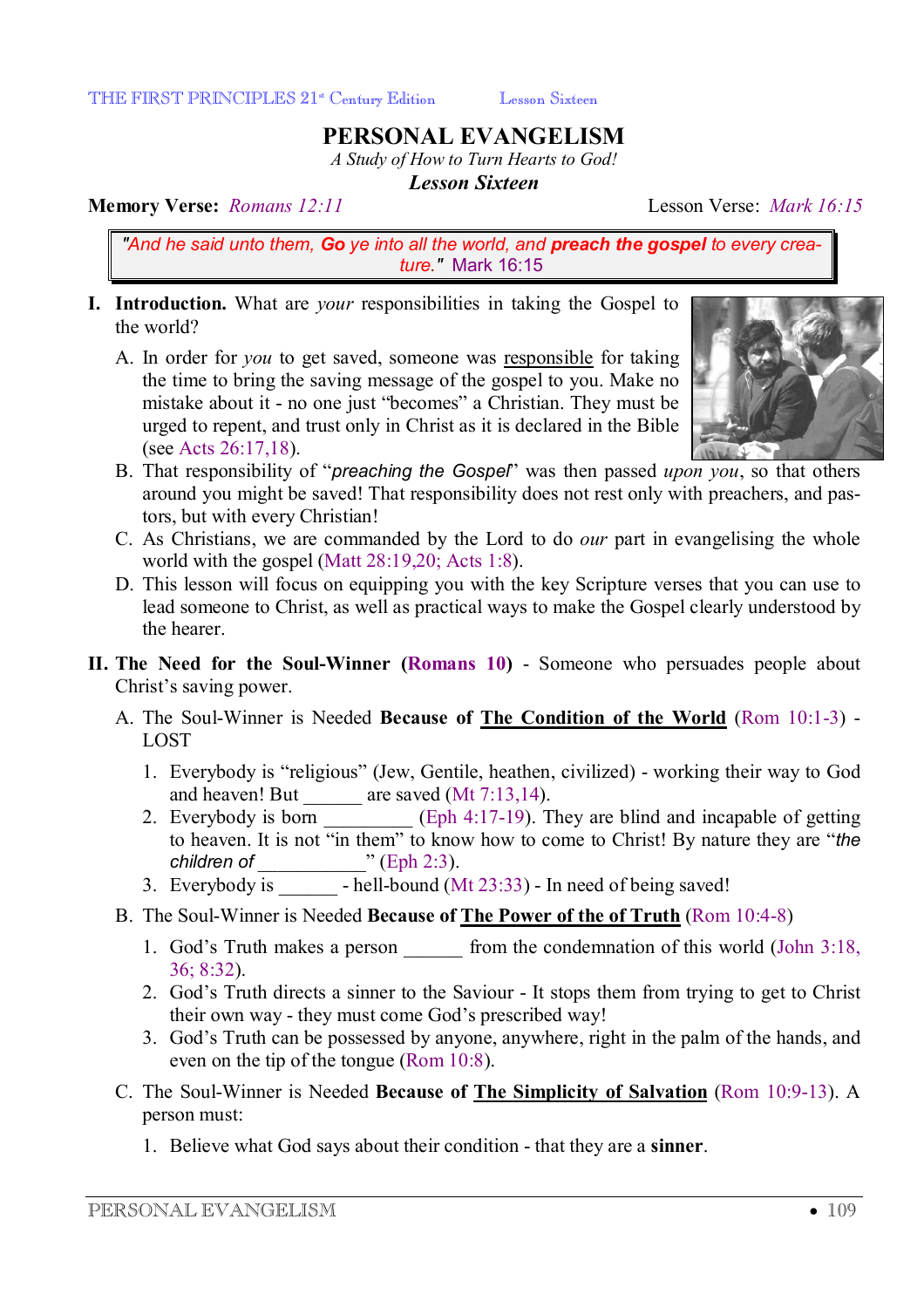#### THE FIRST PRINCIPLES 21<sup>st</sup> Century Edition **Legal Contract Contract Contract Contract Contract Contract Contract Contract Contract Contract Contract Contract Contract Contract Contract Contract Contract Contract Contract**

- 2. Accept Christ's crucifixion as sufficient to pay-off all their sins.
- 3. Submit to Christ's Lordship allowing Him to be Master of their life.
- 4. Confess (testify, and then live) the true testimony of this Bible.
- 5. Never be ashamed of God's plan You can confidently live now that you have heaven for sure!

It is all wrapped up in a person simply "*calling upon the Lord and asking Him to save them from their deserved punishment of hell!*"

- D The Soul-Winner is Needed **Because of The Lack of \_\_\_\_\_\_\_\_\_\_\_\_\_** (Rom 10:14,15; Luke 10:1,2). It has never been a popular job!
	- 1. How will people call on Someone they don't in?
	- 2. How will they believe on Someone that they never about?
	- 3. How shall people hear without some sort of a  $\overline{\phantom{a}}$
	- 4. How shall they preach without other Christians sending them? Supporting them as they go freely - as missionaries and church planters?
- E. The Soul-Winner is Needed **Because it is the Only Way that Works** (Rom 10:16,17). Truly, not everyone who hears will believe the gospel. But there is no better way! Faith is all that God is looking for (Heb 11:6; Eph 2:8)! And faith ONLY comes by hearing the presentation of the word of God - not through miracles and visions, and gifts - but through proclaiming Christ's love for sinners!

# **III. The Work of the Gospel**

# A. **God's Part**

- 1. As a Christian, you must realize that you yourself cannot "save" another person's soul, nor can you by your own power draw that person to the point of salvation - you can't force people to respond.
- 2. The Son had to first completely pay for their sins through His sacrifice on the cross (2 Cor 5:21), as the Lamb of God.
- 3. The Holy Spirit must them of their sin  $(John 16:7-11)$ . People must realize that they are guilty before God (compare 2Tim 4:2).
- 4. The Father must them to the point of salvation (John 6:44)
- B. **Your Part.** While the supernatural act of salvation can only be done by God alone (John 1:12,13), it is the Christian that God has chosen to use as a tool to bring about salvation!
	- 1. In Matthew 13:3-8, we are the that sows the seed of the word of God in the hearts of hearers (Mt 13:18-23).
	- 2. 2 Corinthians  $5:17-20$  states that we are  $\frac{1}{2}$  that must reconcile man to his creator through salvation
	- 3. We are to open people's  $(Acts 26:17,18)$  takes a lot of effort!
	- 4. Patiently *chip away* at people's misunderstandings (2 Tim 2:24-26)

Some thoughts: make sure that you pray before you go and present the Gospel. Let God cleanse you from personal sins, and then empower you to do this most miraculous work! Also, try and always have a partner with you who can pray while you witness, or who can witness while you pray.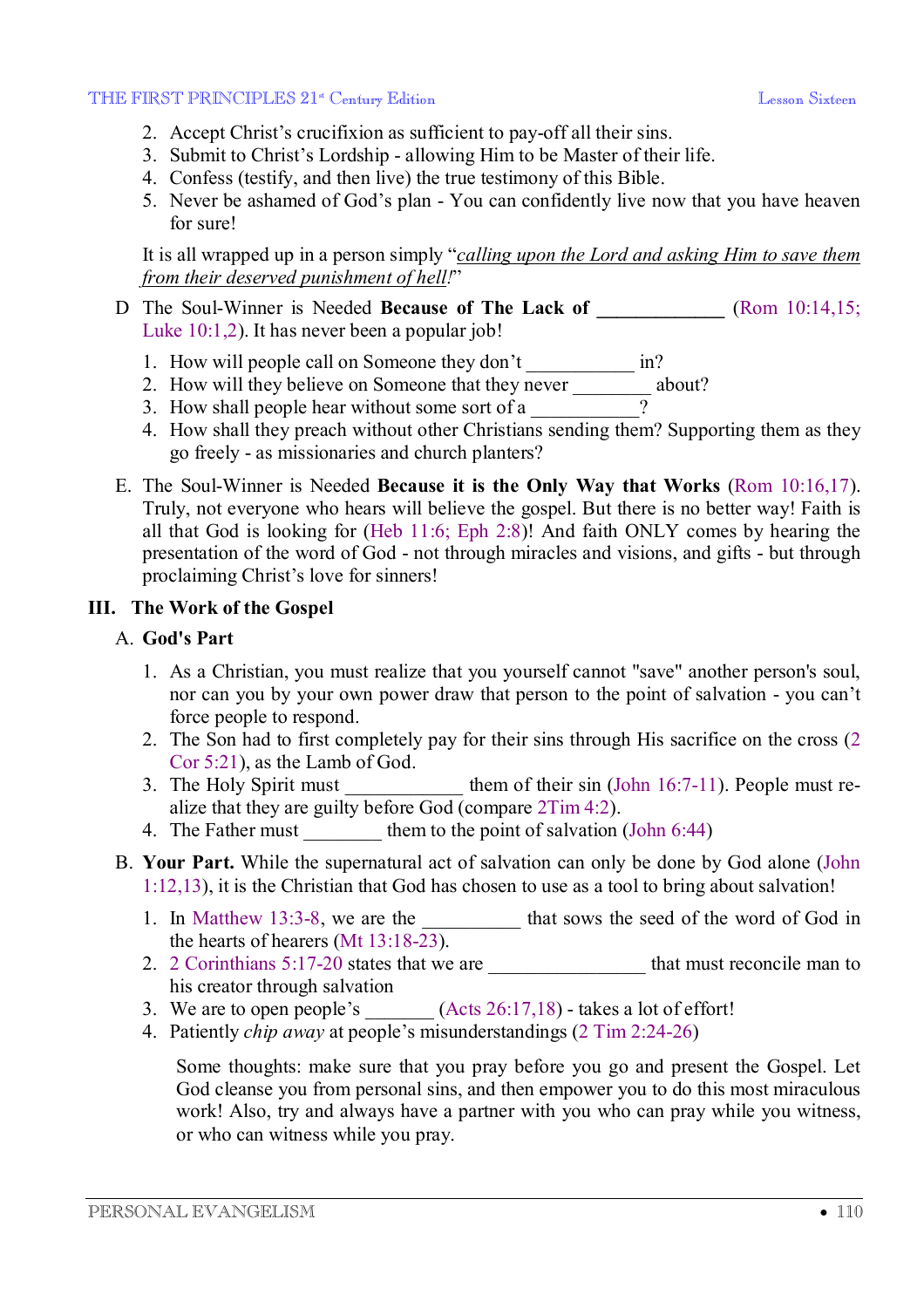#### THE FIRST PRINCIPLES 21<sup>st</sup> Century Edition **Legal Contract Contract Contract Contract Contract Contract Contract Contract Contract Contract Contract Contract Contract Contract Contract Contract Contract Contract Contract**

- 5. Have the right tools with you:
	- a. Use well-written Gospel leaflets! Make sure that everyone gets a Gospel leaflet so that they can read it later if they don't get saved right then.
	- b. Have a New Testament with you. Mark the important verses (i.e., Romans 3:10, 23; 6:23; 5:8, 10:13, 17; John 1:11,12; etc.).
	- c. Use your own testimony of how *you* got saved.
	- d. Keep your breath clean use breath-mints!
- 6. Bring current events into the conversation in order to get them to realize that life is short and that they need a Saving God, not just a *religious system*!
- 7. Have set times to go Participate in church-wide soul-winning. If you don't make time for this, it will never get done, and you are in disobedience to our Lord's greatest command to the Christian!

# **IV.The Presentation of the Gospel**

# A. **Work Through The Following Stages of Soul-Winning**

- 1. Conversation/Current Events Look for ways to get the Scriptures into the conversation (like Jesus did with the woman at the well in John 4).
- 2. Convincement Convince them that the Scriptures are *truth* (Rom 3:4)
- 3. Conviction (Guilty) Work the Scriptures into their situation so they can be convicted of sin. Get them to  $\qquad$  the Scriptures (Jn 5:39) to see that their own good works and religion have failed them  $(Tit 3:5)$ .
- 4. Conversion Press them for a decision, and wait for Conversion (John 3:3,7) This is a work only the Holy Spirit can do (John 16:7-11).
- 5. Confession- Encourage public Confession (Rom 10:10,11; Jn 12:42,43).
- 6. Commitment Get them to realize that Christ is committed to them, and therefore, they should now be totally committed and loyal to HIM, at the cost of everything else (John 6:66-68; Mt 10:37,38)!

# B. **What the Hearer Must Realize**

- 1. A person must realize that he is a  $\qquad \qquad$  (Rom 3:10,23).
- 2. A person must understand that \_\_\_\_\_\_\_ died for him while he was still a \_\_\_\_\_\_, and NOT after he got his life cleaned up (Rom 5:8).
- 3. A person must come to God with genuine, godly *repentance* (Rom 2:4; Acts 20:21; 2Cor 7:10). Emphasize the meaning of *repentance*: To change your life's direction because you realize you are UNgodly (currently going against God's laws), and are headed for judgment.
- 4. A person must believe that he can only be *justified* (i.e., made righteous in God's sight) by trusting the blood of Jesus Christ to have paid for all his sins (Rom 5:9; Eph 1:7).
- 5. A person must above all understand that it is *his faith* in the shed blood of Jesus Christ that saves him, and not any additional good works (Rom 3:28).
- 6. A person must call upon the Lord Jesus and ask Him specifically to save them (Rom 10:9,10,13). God cannot do it without their request!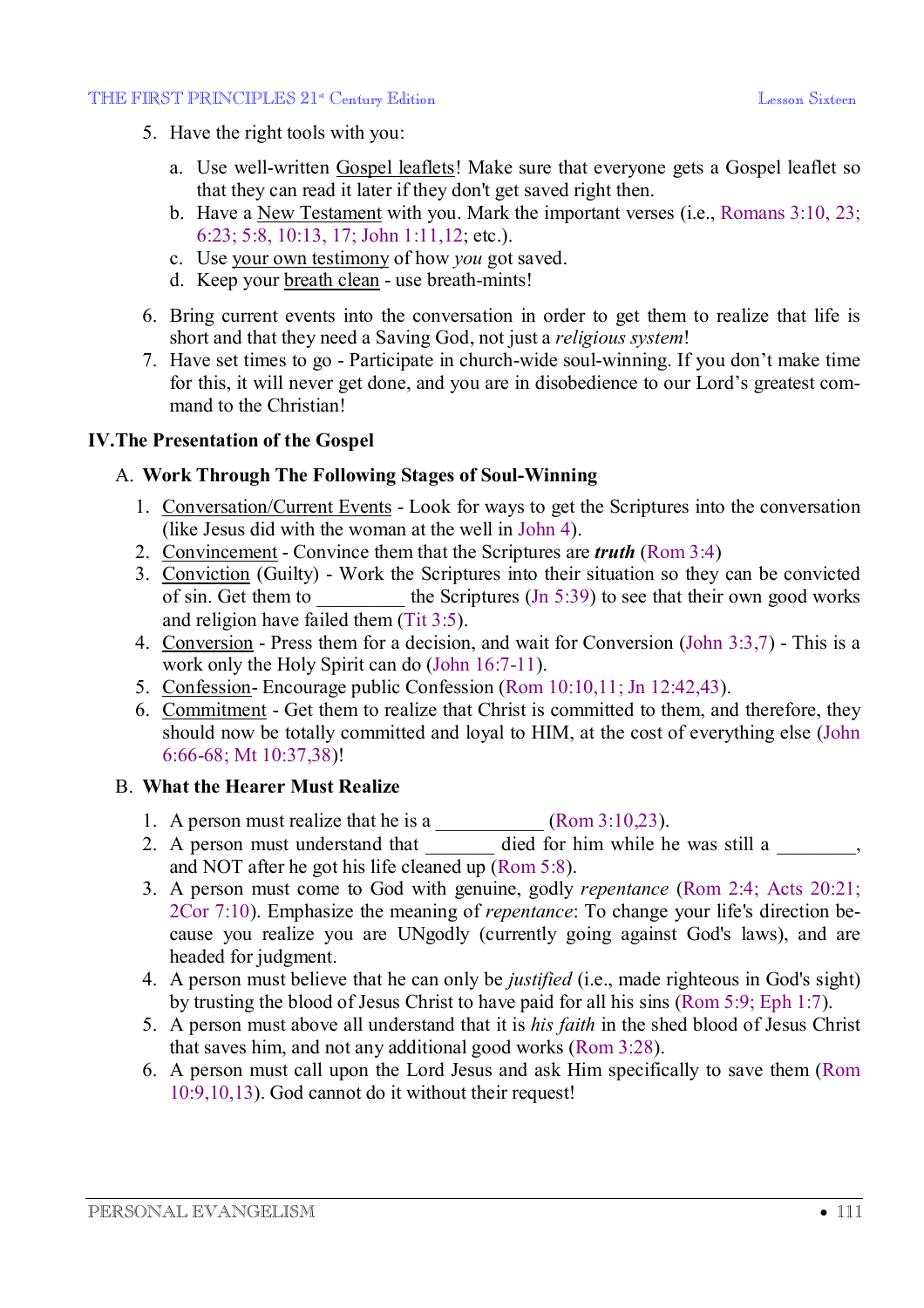### C. **A Sample Presentation** - Get the conversation going

"If you died today, wouldn't you like to know that you would be in heaven?" "If so, let me show you out of the Bible..."

### **THE ROMAN'S ROAD TO HEAVEN**

**Who is good?** Rom 3:10-12 says "*There is \_\_\_\_\_\_\_ righteous, no not one.*" **Who has sinned?** Romans 3:23 says, "*For \_\_\_\_\_ have sinned, and come short of the glory of God.*"

**The eternal cost of your sin.** Romans 6:23a states, "*For the wages of sin is \_\_\_\_\_\_\_\_\_.*" **Nothing you DO can save you.** Romans 3:20a says, "*Therefore by the \_\_\_\_\_\_ of the law there shall no flesh be justified in his sight.*"

**God's love has made a way!** Romans 5:8,9 declares, "*But God commendeth his \_\_\_\_\_\_ toward us, in that, while we were yet sinners, Christ died for us. Much more then, being now justified by his blood, we shall be saved from wrath through him.*"

**You must place all your faith upon Jesus Christ.** Romans 10:9 explains, "*That if thou shalt confess with thy mouth the Lord Jesus, and shalt believe in thine heart that God hath raised him from the dead, thou shalt be saved.*" And verse 13, "*For whosoever shall call upon the name of the Lord, shall be saved*."

### **V. Hindrances to the Presentation of the Gospel**

A. **Your Life not Being a Good Example** - When your walk does *not* match your talk. You may be the only Bible that your co-workers, and family will ever read (2 Cor 3:2). Therefore, don't give anybody an excuse from being saved because your "walk" is no different than theirs  $(2 \text{ Cor } 6:17)$ ! Live what you preach  $(\text{Rom } 2:21-23)$ !

# B. **Watch Your Surroundings**

- 1. Get away from disturbances (turn off the TV, radio).
- 2. Have your partner occupy the attention of any children, or the spouse if they are present in the room.
- 3. Get somewhere where you can comfortably open the Bible so it can be seen by both you and the other person.

| $\Delta$ <i>dte</i><br>Lesson ( | <i>_ompleted</i> | Jiscipler |  |
|---------------------------------|------------------|-----------|--|
|                                 |                  |           |  |
|                                 |                  |           |  |